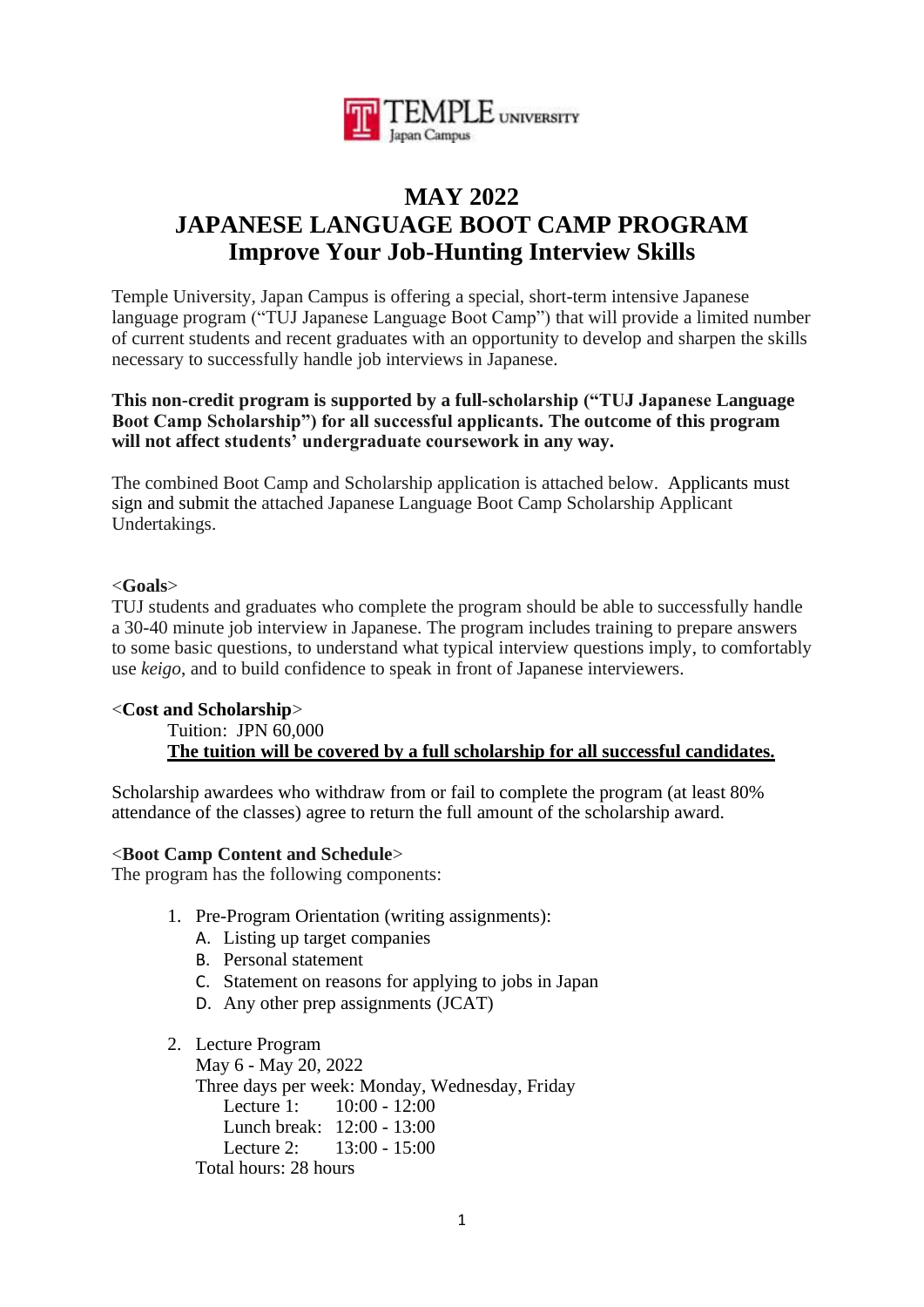3. After Class Session with Career Counselor (15:00 – 15:20) Each student will meet a Career Development Office staff member and/or a TUJ Japanese professor through Zoom once a week after class for 20 minutes.

# < **Eligibility and Requirements**>

Applicants must meet the following conditions:

- Non-native Japanese speakers
- Full-time, matriculated undergraduate student OR recent TUJ graduate with a bachelor's degree from TUJ
- Minimum 2.5 cumulative grade point average at the time of application
- For recent alumni, graduated within three semesters prior to the semester his/her application is submitted (Spring, Summer or Fall 2021)
- Approximately JLPT N3 or higher Japanese level (passing JLPT is not required to apply for the program)
- Considering working in Japan using the Japanese language
- Current UG students must be in good academic and disciplinary standing (no academic and/or disciplinary probation or warning)

## <**How to apply**>

Submit the following documents to TUJ's Career Development Office by the deadline.

- Attached application form printed out, completed, and signed. $*2$
- Contact information for one reference, which may be either a supervisor or faculty member who is able to comment on your Japanese language ability and/or performance in a professional environment. You must get permission from your reference for us to contact him or her.

## <**Application Timeline**>

The completed application and supporting documents must be **RECEIVED** on or before **17:00 March 25 (Japan Standard Time)**.

Selected finalists for the program/scholarship may be interviewed by a campus review committee; selected participants will be notified by April 8.

## **ALL APPLICATION MATERIALS ARE DUE BY 17:00, March 25 (Japan Standard Time) TO THE CAREER DEVELOPMENT OFFICE (career@tuj.temple.edu).**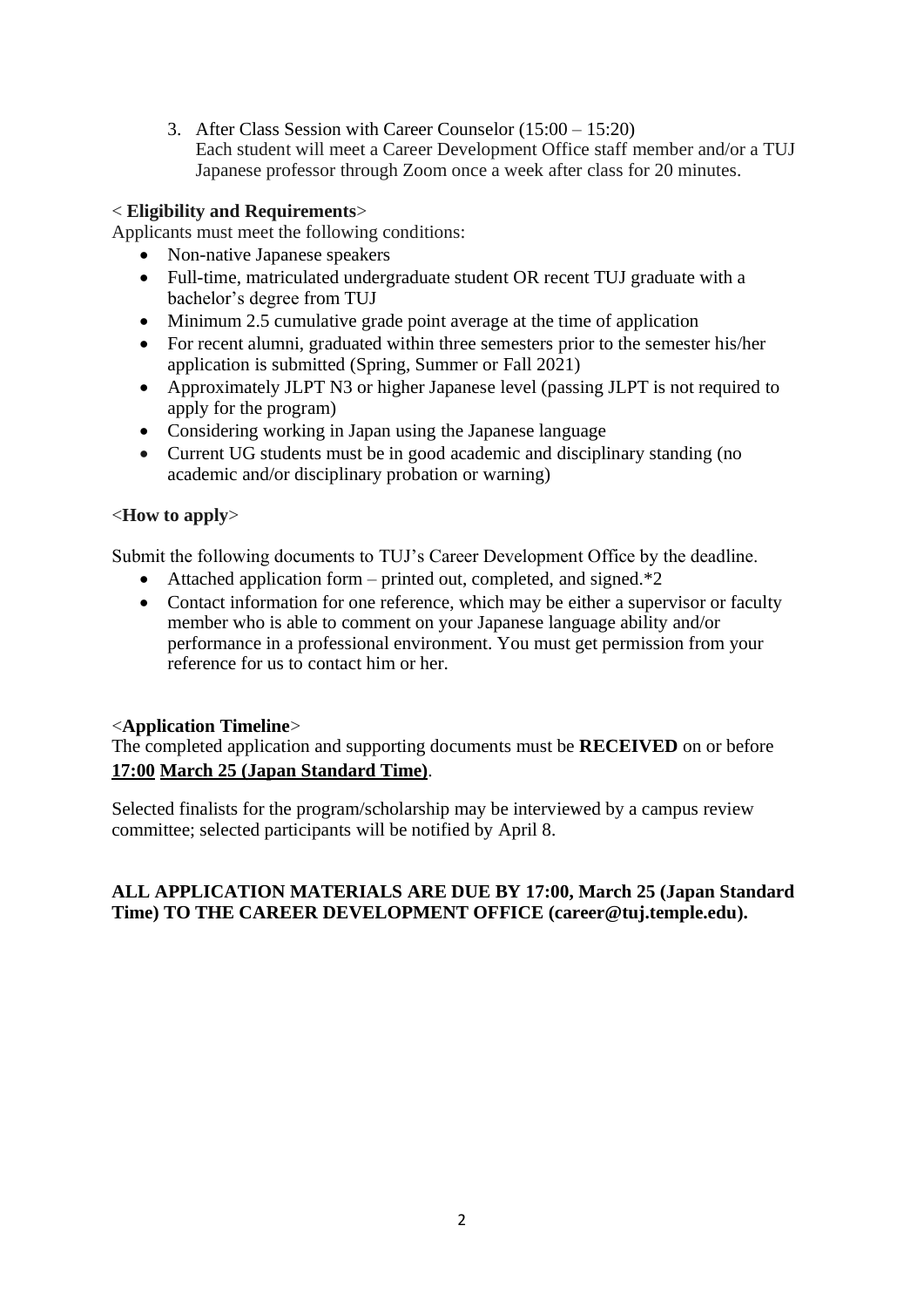#### **TUJ Japanese Language Boot Camp Program and Scholarship APPLICATION FORM**

| <b>ACADEMIC</b>           |                                                                                  |                                                                                                     |  |
|---------------------------|----------------------------------------------------------------------------------|-----------------------------------------------------------------------------------------------------|--|
|                           |                                                                                  | Cumulative GPA: _________                                                                           |  |
|                           | Class Standing (circle one): Junior Senior Graduated                             |                                                                                                     |  |
| For current TUJ students: |                                                                                  |                                                                                                     |  |
|                           |                                                                                  | Current number of earned academic credits: ________, Anticipated Date of Graduation: ______________ |  |
|                           | For recent TUJ graduates: Year/Semester you graduated: _______                   |                                                                                                     |  |
|                           |                                                                                  |                                                                                                     |  |
|                           | If applicable, the highest on-campus Japanese language course you have completed |                                                                                                     |  |
| Course title:             |                                                                                  |                                                                                                     |  |
| Semester/Year:            |                                                                                  |                                                                                                     |  |
| Grade:                    |                                                                                  |                                                                                                     |  |
|                           |                                                                                  |                                                                                                     |  |
|                           |                                                                                  |                                                                                                     |  |

## **ESSAY**

Please attach your answers to below two questions. Each answer should be 100-200 words.

- *Why you want to participate in this program?*
- *What is your career plan after completing this program?*

\*\*\*\*\*\*\*\*\*\*\*\*\*\*\*\*\*\*\*\*\*\*\*\*\*\*\*\*\*\*\*\*\*\*\*\*\*\*\*\*\*\*\*\*\*\*\*\*\*\*\*\*\*\*\*\*\*\*\*\*\*\*\*\*\*\*\*\*\*\*\*\*\*\*\*\*\*\*\*\*\*

The answers I have given on this application and attached essay are correct to the best of my knowledge.

(Signature of Applicant)

\_\_\_\_\_\_\_\_\_\_\_\_\_\_\_\_\_\_\_\_\_\_\_\_\_\_\_\_\_\_\_\_\_\_\_\_\_\_\_ Date